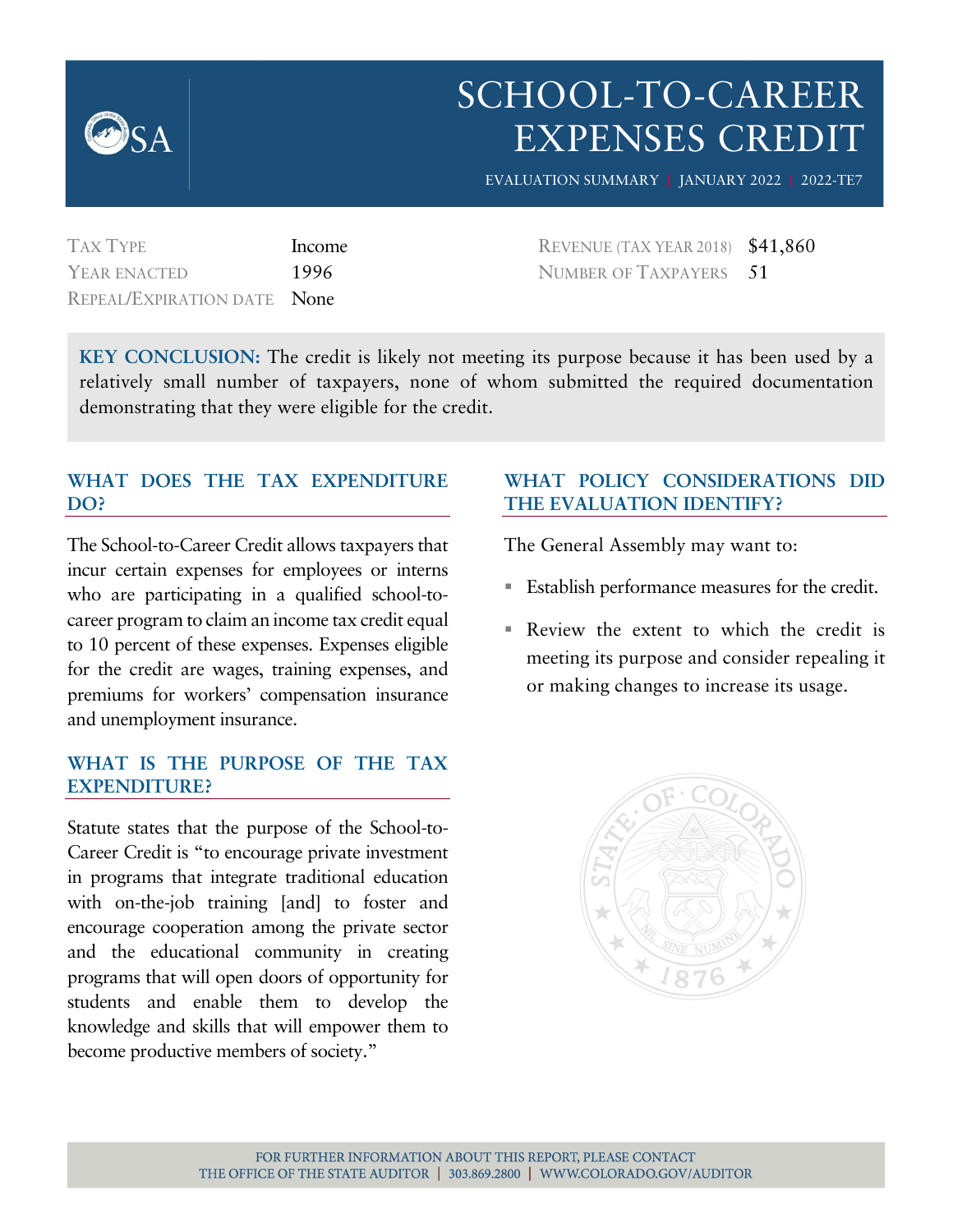# SCHOOL-TO-CAREER EXPENSES CREDIT EVALUATION RESULTS

#### WHAT IS THE TAX EXPENDITURE?

Under the School-to-Career Expenses Credit (School-to-Career Credit) [Section 39-22-520(2)(a), C.R.S.], taxpayers that incur certain expenses for employees or interns who are participating in a qualified school-tocareer program may claim an income tax credit equal to 10 percent of these expenses. In order to qualify, the funds must be "directly expended" to employ a student to work or allow a student to participate in an internship through one of these programs. Expenses eligible for the credit are wages, training expenses, and premiums for workers' compensation insurance and unemployment insurance.

Statute [Section 39-22-520(2)(b)(II), C.R.S.] defines "qualified schoolto-career program" as "a program that integrates school curriculum with job training [and] encourages placement of students in jobs or internships that will teach them new skills and improve their school performance…" Additionally, qualified programs must be approved by one of the following entities:

- The board of education of the school district in which the program is operating
- The State Board for Community Colleges and Occupational Education
- The Colorado Division of Private Occupational Schools
- The Colorado Commission on Higher Education

Department of Revenue (Department) staff stated that the credit is only allowed for qualified expenses incurred during the tax year in which the credit is being claimed. The credit is not refundable, but any amounts exceeding the taxpayer's income tax liability may be carried forward for up to 5 years.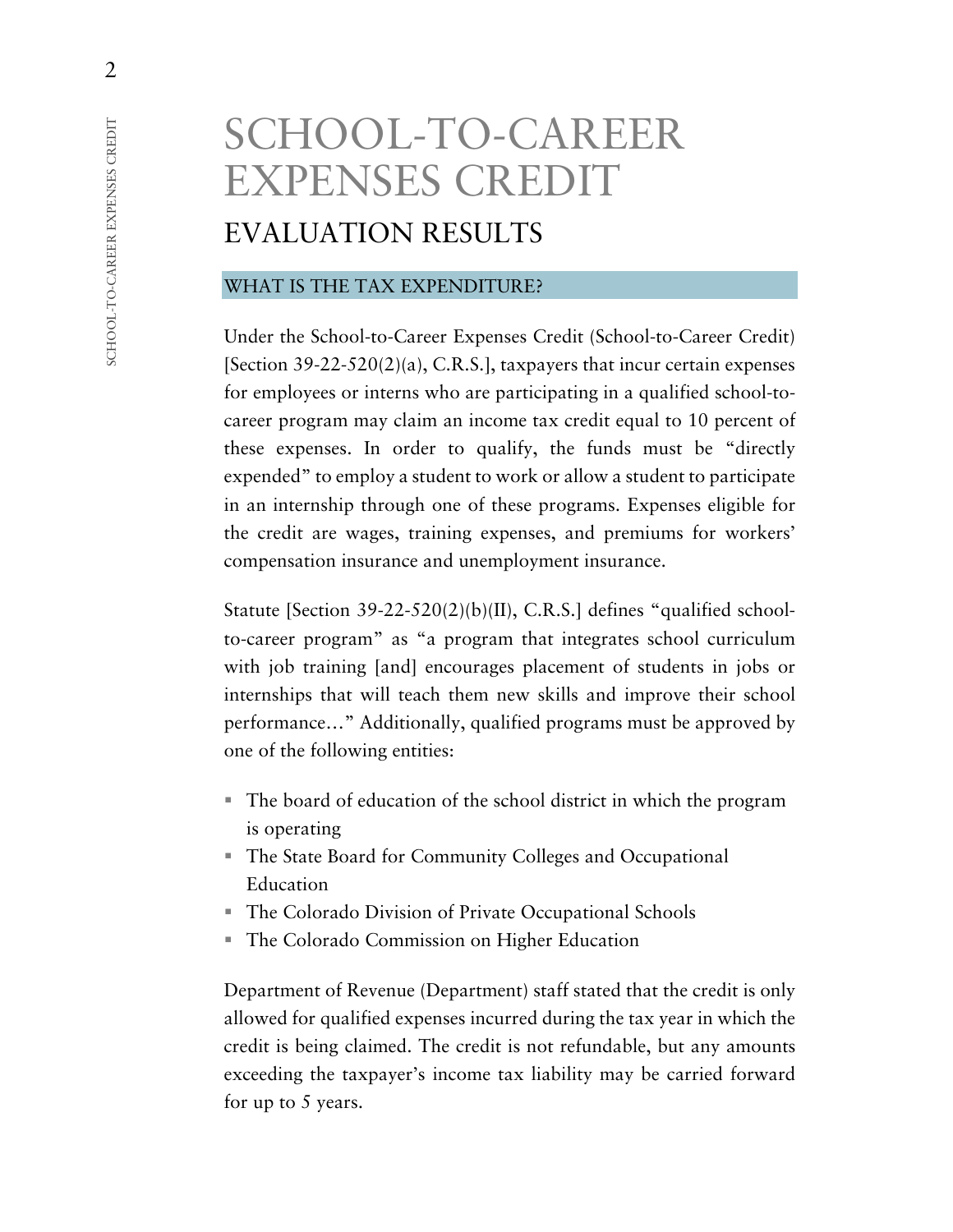Taxpayers generally claim the School-to-Career Credit on the credit schedule for their respective income tax returns:

- Individuals claim the credit on Line 23 of the 2020 Individual Credit Schedule (Form DR 0104CR), which must be attached to the 2020 Colorado Individual Income Tax Return (Form DR 0104).
- Corporations claim the credit on Line 13 of the 2020 Credit Schedule for Corporations (Form DR 0112CR), which must be attached to the 2020 Colorado C-Corporation Income Tax Return (Form DR 0112).
- Pass-through entities, such as S corporations and partnerships, report the credit on Line 10 of the 2020 Colorado Pass-Through Entity Credit Schedule (Form DR 0106CR), which must be attached to the 2020 Colorado Partnership and S Corporation and Composite Nonresident Income Tax Return (Form DR 0106). Separate coowners of pass-through entities may claim their separate shares of the credit on their respective credit schedules, or, if the individual coowners are nonresidents, the pass-through entity may claim the credit on the co-owners' behalf on Form DR 0106CR.

The Department also requires taxpayers to submit a certification letter from the program's approving authority that certifies the program qualifies and the taxpayer is approved for the credit.

The School-to-Career Credit was enacted in 1996 by Senate Bill 96-193. Originally, it required that the student(s) benefitting from the qualified expenses be employed to work "predominantly within an enterprise zone." However, this requirement was removed in 1997 by House Bill 97-1152, which also added a purpose statement and allowed for expenses for students in internships in addition to employed students. The credit has not been changed substantively since then.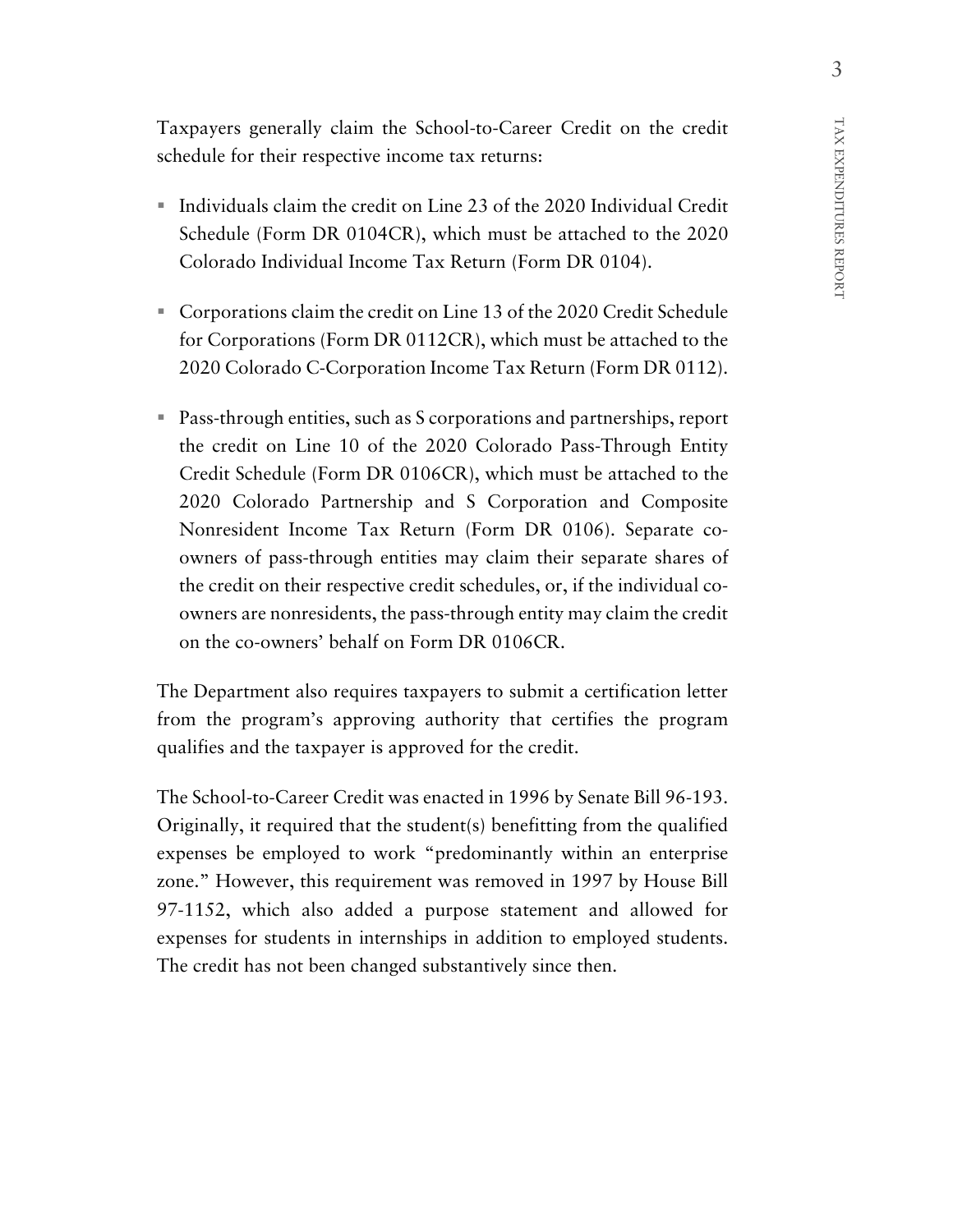# WHO ARE THE INTENDED BENEFICIARIES OF THE TAX EXPENDITURE?

Neither statute nor the enacting legislation explicitly states the intended beneficiaries of the School-to-Career Credit. Based on the operation of the credit, we considered the credit's intended beneficiaries to be businesses that incur qualified expenses for their employees who are students or interns and are participating in a qualified school-to-career program. Additionally, to the extent that the credit encourages employers to hire school-to-career program participants or pay for their employees to participate in these programs, the employees and interns also appear to be intended beneficiaries.

#### WHAT IS THE PURPOSE OF THE TAX EXPENDITURE?

Statute [Section 39-22-520(1), C.R.S.] states that the purpose of the School-to-Career Credit is "to encourage private investment in programs that integrate traditional education with on-the-job training [and] to foster and encourage cooperation among the private sector and the educational community in creating programs that will open doors of opportunity for students and enable them to develop the knowledge and skills that will empower them to become productive members of society."

# IS THE TAX EXPENDITURE MEETING ITS PURPOSE AND WHAT PERFORMANCE MEASURES WERE USED TO MAKE THIS DETERMINATION?

We determined that the School-to-Career Credit is likely not meeting its purpose because it has been used by relatively few employers. Additionally, none of the taxpayers who claimed the credit submitted the documentation required to show that they incurred eligible expenses for employed school-to-career program participants, and several submitted other documentation indicating that they were not qualified for the credit or had intended to claim a different credit.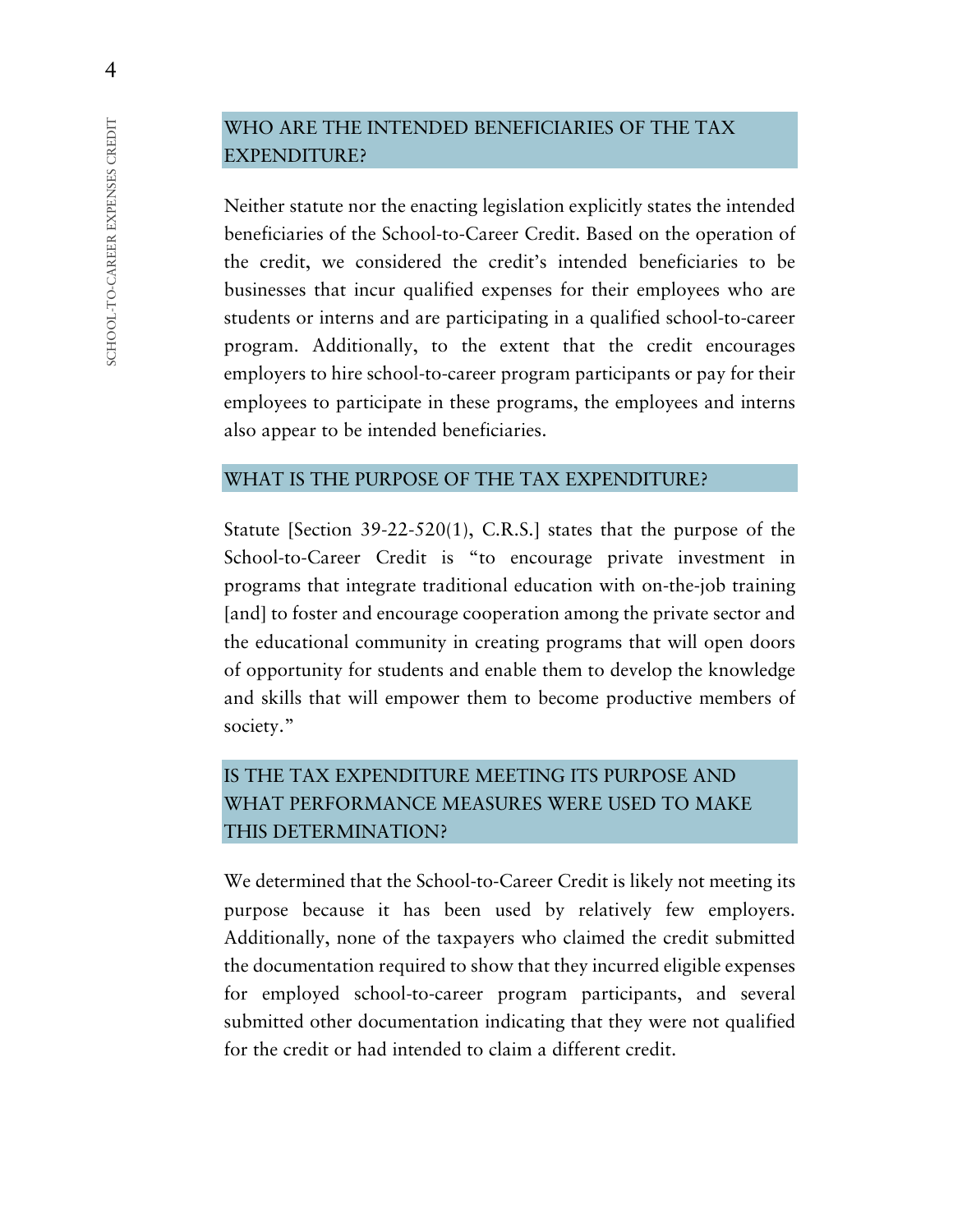Statute does not provide quantifiable performance measures for this credit. Therefore, we created and applied the following performance measure to determine the extent to which the credit is meeting its purpose:

PERFORMANCE MEASURE: To what extent has the School-to-Career Credit caused employers to incur eligible expenses for employees or interns who are participating in a qualified school-to-career program?

RESULT: We determined that few, if any, employers have incurred qualified expenses related to a school-to-career program and claimed the School-to-Career Credit for these expenses. Specifically, our review of information in GenTax, the Department's tax processing and information system, indicates that although 51 taxpayers claimed the credit in Tax Year 2018, none of these taxpayers submitted the required letter certifying that the program qualifies and that the taxpayer is approved for the credit. Additionally, 12 of these taxpayers submitted documentation indicating that they had claimed the credit incorrectly, generally claiming it for their own tuition expenses at a vocational school or claiming a different credit on the School-to-Career Credit line of the income tax return. Only one taxpayer submitted documentation indicating that they claimed the credit for potentially eligible expenses, though it is unclear whether this taxpayer's employee was enrolled in a certified school-to-career program. For the remaining 38 taxpayers, we were unable to confirm or deny the validity of the taxpayers' credit claims because they had not submitted any documentation supporting their claims. Therefore, it is possible that some or all of these taxpayers may have claimed the credit without incurring any eligible expenses for an employee who was enrolled in a qualified program. EXHIBIT 1 provides the results of our analysis of GenTax data for the 51 taxpayers who claimed the credit.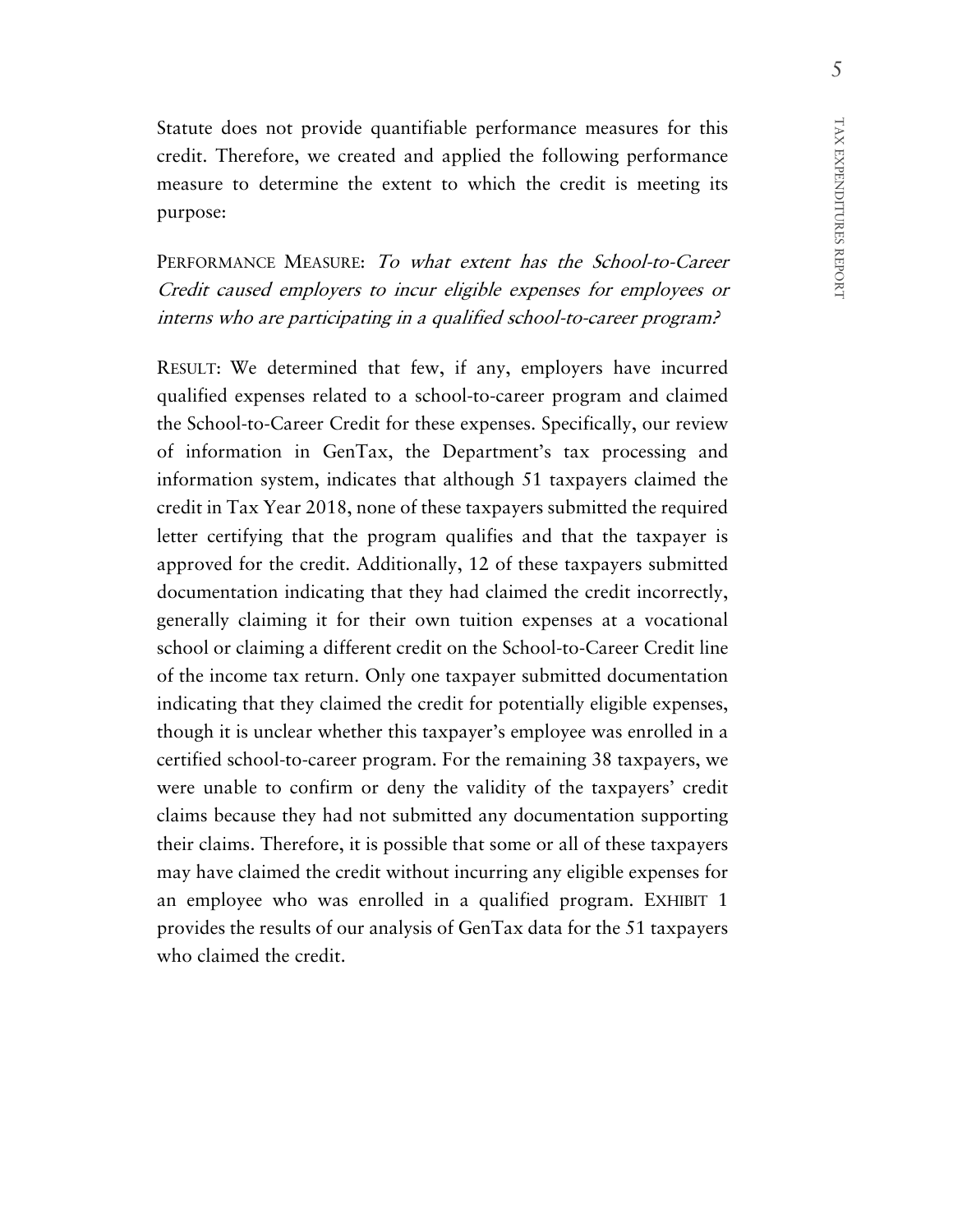| <b>EXHIBIT 1. SUMMARY OF IMPROPER</b><br>SCHOOL-TO-CAREER CREDIT CLAIMS,<br>TAX YEAR 2018 |                   |  |  |
|-------------------------------------------------------------------------------------------|-------------------|--|--|
| Credit claimed correctly                                                                  | $\mathbf{\Omega}$ |  |  |
| Credit claim may be valid based on documentation<br>submitted                             |                   |  |  |
| Unable to verify whether claim is valid due to lack<br>of supporting documentation        |                   |  |  |
| Ineligible for credit                                                                     | 12                |  |  |
| Total credit claims                                                                       | 51                |  |  |
| SOURCE: Office of the State Auditor analysis of Department of Revenue<br>GenTax data.     |                   |  |  |

Additionally, even if some or all of the 39 potentially qualified taxpayers claimed the credit for eligible expenses, we determined that a significant number of employers with eligible expenses (or expenses that would be eligible if the relevant school-to-career program were approved) are not claiming the credit. We were unable to determine how many programs have been approved for the credit or how many businesses are participating in those programs because some of the entities with the authority to approve qualified programs were either unaware of the credit or stated that they had delegated approval authority to the individual schools under their purview. However, some of these entities stated that it is likely that most or all of the internship, apprenticeship, or similar programs available at secondary or postsecondary schools under their purview would meet the statutory definition for qualified school-to-career programs. Based on our examination of approving entities' websites, we determined that there were at least 800 potentially qualified programs available at Colorado schools between 2020 and 2021. This number does not include programs at several types of Colorado schools for which data was unavailable, so it is likely that the actual number of qualified programs in Colorado is higher than 800. Therefore, even if each of these programs only had one participating employer, the 39 potentially qualified taxpayers who claimed the credit in Tax Year 2018 represent, at most, 5 percent of eligible taxpayers. Furthermore, this hypothetical likely overestimates the potential percentage of employers that claimed the credit and participated in these programs because some of the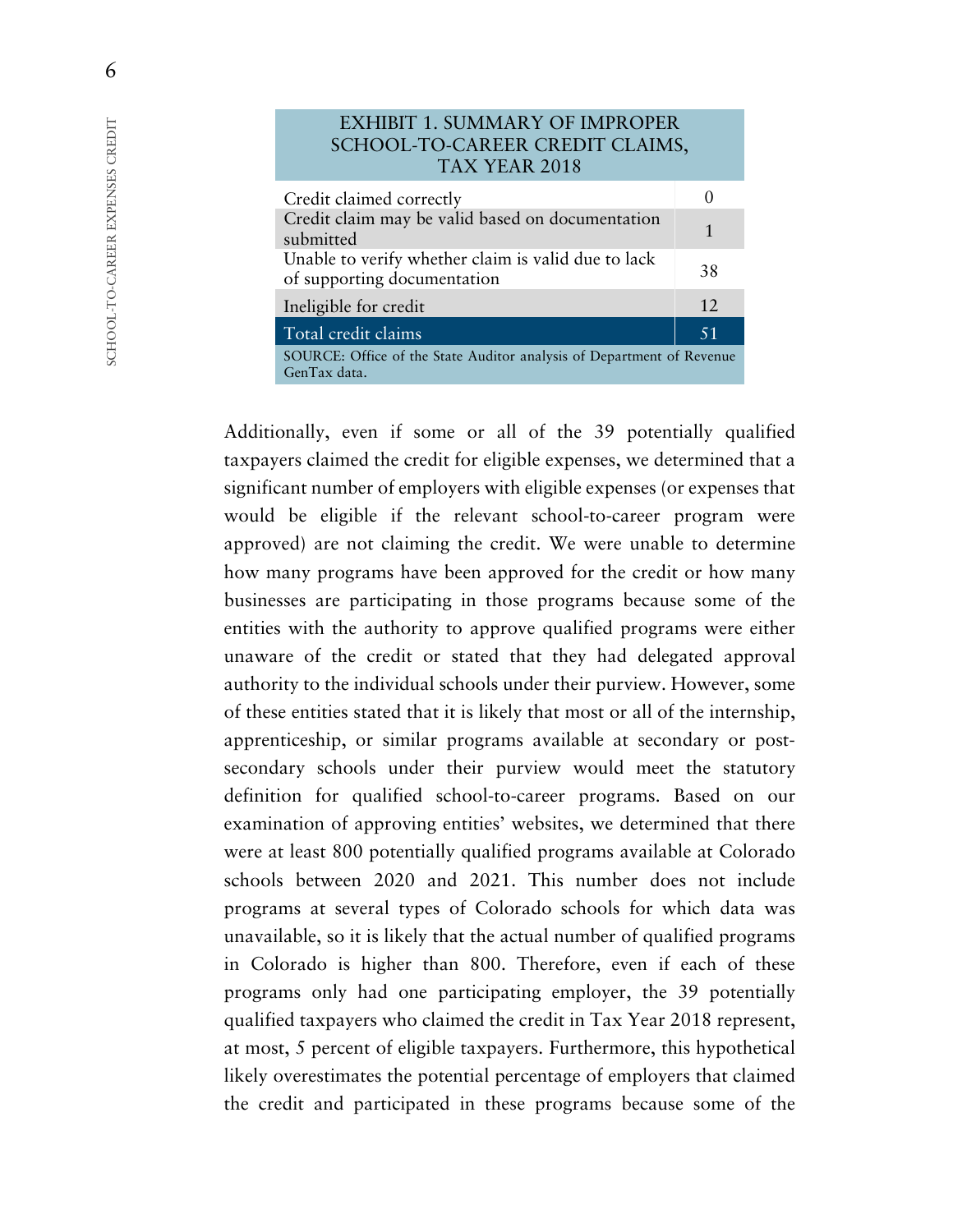taxpayers who claimed it may have been co-owners of pass-through entities such as partnerships and limited liability companies, meaning than the credits claimed by the 39 potentially eligible taxpayers may have originated from fewer than 39 business entities.

Finally, the large number of qualified school-to-career programs in the state suggests that, despite the credit's low usage, the private sector and the educational community are creating programs that integrate traditional education with on-the-job training. This may be because there are a number of benefits available for employers participating in these types of programs even without the added benefits of the credit. For example, according to the Colorado Department of Labor and Employment (CDLE), the benefits of employer participation in apprenticeship programs include:

- Developing a highly skilled workforce, including training current employees for more advanced roles within the company
- Creating customized training solutions that meet the company's unique needs
- Retaining industry knowledge as experts within the company approach retirement
- Saving on recruitment costs, reducing turnover, and fostering employee loyalty

# WHAT ARE THE ECONOMIC COSTS AND BENEFITS OF THE TAX EXPENDITURE?

According to data provided by the Department, the School-to-Career Credit resulted in a total of \$41,860 in forgone revenue to the State in Tax Year 2018. As discussed, some taxpayers claimed the credit incorrectly, and we were unable to confirm whether any of the remaining taxpayers claimed the credit for eligible expenses. The 39 taxpayers who may have done so, claimed a total of \$33,035. Since the credit is calculated as 10 percent of qualified expenses, this forgone revenue is associated with a maximum of \$330,350 in possibly eligible expenses. However, the actual amount is likely substantially less since,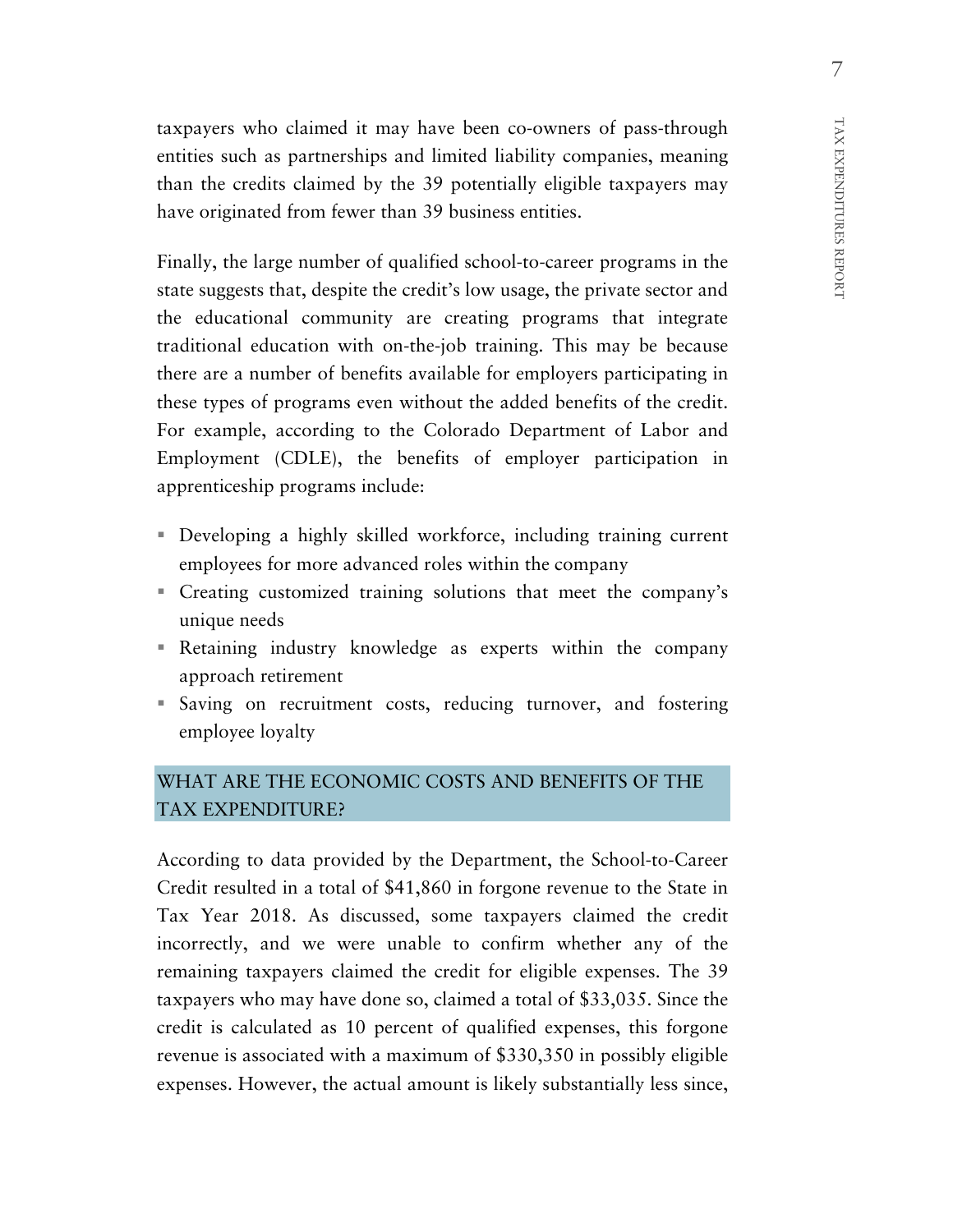as discussed, it appears that many of these taxpayers may not have incurred eligible expenses. In addition, although the credits were claimed in Tax Year 2018, some of these expenses may have been incurred in prior tax years since any unused credit amounts may be carried forward for up to 5 tax years.

Finally, as discussed above, we found that there are over 800 Colorado programs that likely meet the statutory definition of "qualified schoolto-career program" and are available for employers' participation. This suggests that the revenue impact of the School-to-Career Credit could be higher if more programs become approved or if more taxpayers become aware of and/or begin claiming the credit for their eligible expenses.

# WHAT IMPACT WOULD ELIMINATING THE TAX EXPENDITURE HAVE ON BENEFICIARIES?

If the School-to-Career Credit were eliminated, taxpayers that incur expenses for wages, training, and premiums for workers' compensation insurance and unemployment insurance related to employing a student or hosting an intern who is participating in a qualified school-to-career program would no longer be able to claim a credit for these expenses against their state income tax liability. In Tax Year 2018, the 39 taxpayers who may have incurred eligible expenses claimed an average credit amount of \$847 on their income tax returns. Most (77 percent) of these taxpayers received a credit amount between \$100 and \$2,000, but a few taxpayers received credits below or above this range. We also found that 44 percent of these taxpayers did not have any income tax liability remaining after the School-to-Career Credit was applied, and taxpayers claimed 18 percent of the total credit amount allowed. The remaining 82 percent of credit amounts may be carried forward to subsequent tax years, provided that the taxpayer in question had not reached the 5-year limit on the total number of tax years for which the credit can be carried forward.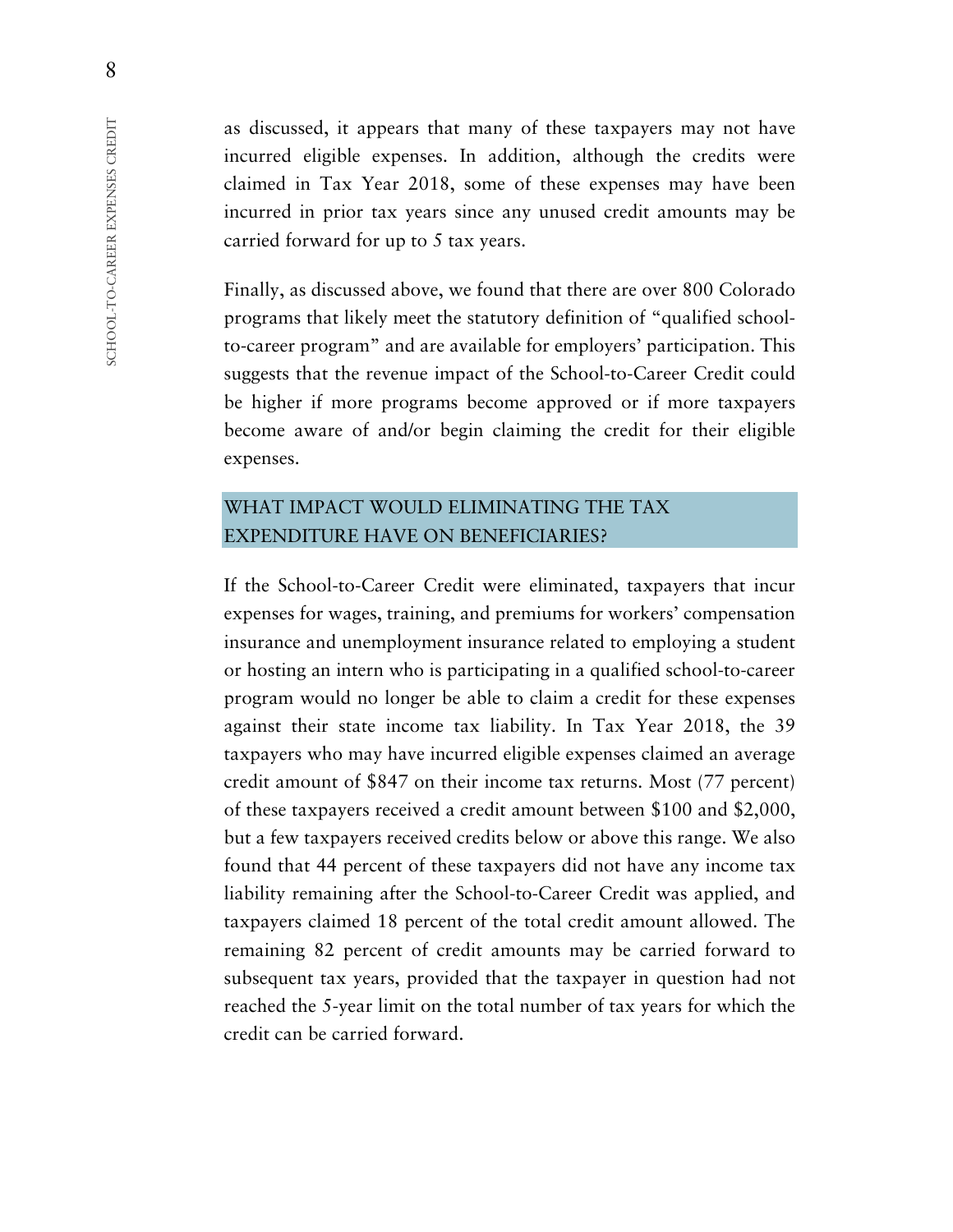To the extent that the credit may have encouraged employers to participate in or increase the amount of expenditures related to their employees' or interns' participation in qualified programs, these employers may decide to spend less on qualified expenses if the credit were eliminated. The credit may also have helped to defray the additional training and education expenses that employers may incur as a result of hiring less experienced employees as opposed to hiring employees who are already trained. However, as discussed, it is unclear whether any of the taxpayers who claimed the credit in Tax Year 2018 incurred eligible expenses.

Under the Internal Revenue Code [26 U.S.C. Section 162(a)], businesses may deduct all ordinary and necessary business expenses, which generally include wages, premiums for workers' compensation insurance, and education and training expenses, when calculating federal taxable income. The only expenses eligible for the credit that may not be deductible for federal income tax purposes are premiums for unemployment insurance. Therefore, if the School-to-Career Credit were eliminated, taxpayers would continue to be able to deduct most types of expenses that are currently eligible for the credit from their taxable income, and these amounts would not be subject to either federal or Colorado income taxes.

#### ARE THERE SIMILAR TAX EXPENDITURES IN OTHER STATES?

We identified 19 other states with a combined total of 21 credits for employers that offer educational or training programs to their employees, including apprenticeship programs, internship programs, and training programs for new or existing employees. As is the case for Colorado's School-to-Career Credit, a substantial portion of the credits in other states are calculated as a percentage of training costs (seven out of 21 credits, or 33 percent) and/or wages of the individual(s) receiving the training (eight out of 21 credits, or 38 percent), as shown in EXHIBIT 2. However, Colorado's credit also allows for the costs of premiums for unemployment insurance or workers' compensation insurance to be included in the calculation of the credit amount, and we did not identify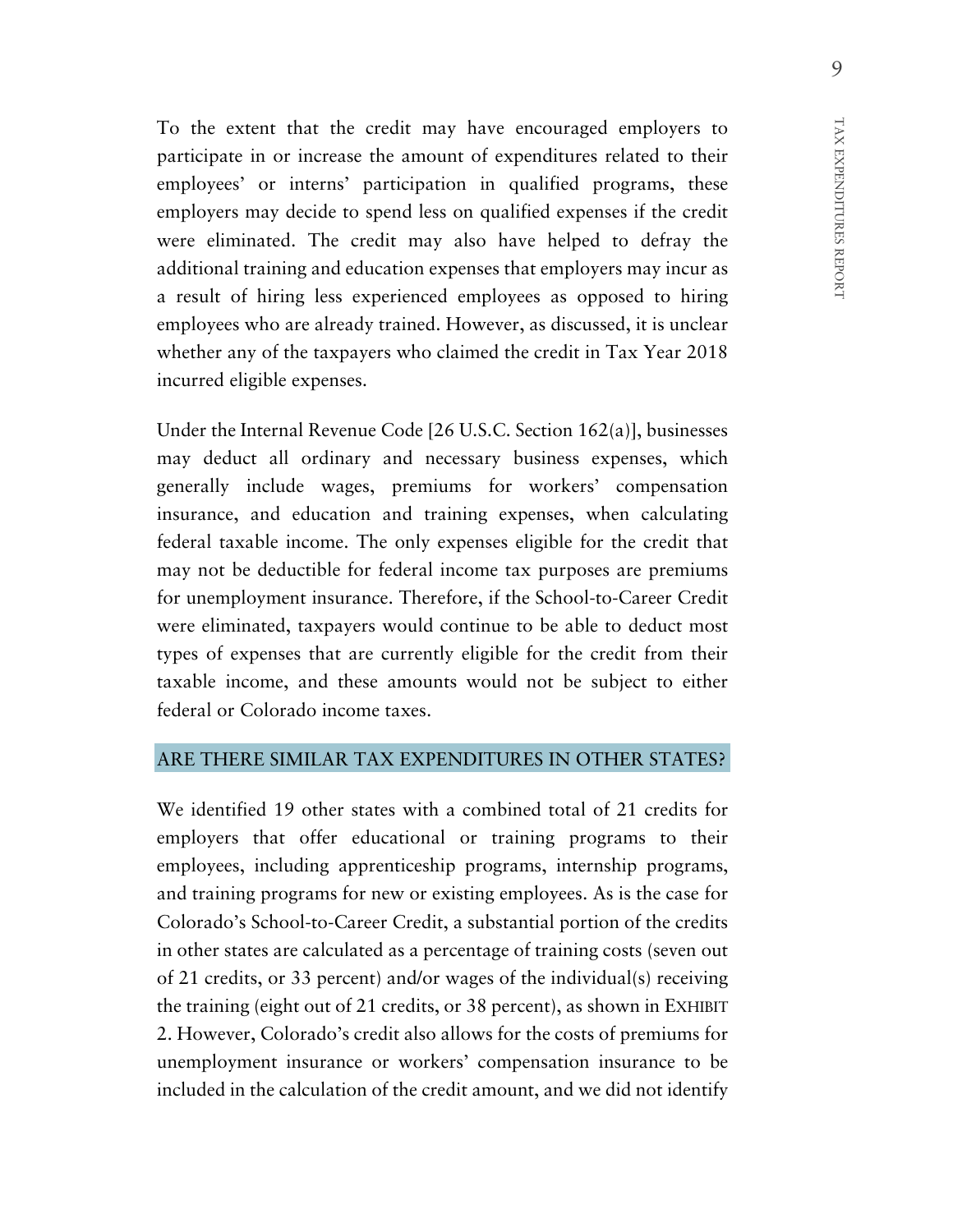any other states that allow for these costs. Finally, we determined that 76 percent of the credits available in other states impose a cap on the credit amount for any given employer; in contrast, Colorado's credit is not capped.

| AMOUNIS FOR OTHER STATES CREDITS                                                         |                                                                                                                 |                                                    |                                                  |
|------------------------------------------------------------------------------------------|-----------------------------------------------------------------------------------------------------------------|----------------------------------------------------|--------------------------------------------------|
| Method of<br>Determining<br><b>Credit Amount</b>                                         | Example                                                                                                         | Number of<br>Other States'<br>Credits <sup>1</sup> | Range<br>of Credit<br>Amounts in<br>Other States |
| Percentage of<br>wages of<br>individual(s)<br>receiving training                         | Arkansas' apprenticeship credit is<br>calculated as 10 percent of wages<br>earned by the apprentice.            | 8                                                  | $2.5\% - 50\%$                                   |
| Percentage of<br>training costs                                                          | Rhode Island's training credit is<br>calculated as 50 percent of<br>vocational training costs for<br>employees. | $\overline{7}$                                     | $35\% - 100\%$                                   |
| Flat amount per<br>individual<br>receiving training                                      | South Carolina's apprenticeship<br>credit is \$1,000 for each<br>apprentice employed.                           | 6                                                  | $$750 - $7,000$                                  |
| Hourly rate (per<br>hour of work<br>completed by<br>individual(s)<br>receiving training) | West Virginia's apprenticeship<br>credit is \$2 per hour worked by<br>the apprentice during the tax year.       | 3                                                  | $$1.25 - $6$<br>per hour                         |
| Total credits available in other states                                                  |                                                                                                                 | 21                                                 |                                                  |

#### EXHIBIT 2. METHODS OF DETERMINING CREDIT AMOUNTS FOR OTHER STATES' CREDITS

SOURCE: Office of the State Auditor analysis of Bloomberg Law resources and other states' statutes, official websites, and tax forms.

<sup>1</sup>The sum of number of credits using each calculation method is over 21 because a few credits allow for more than one method of calculating the amount of the credit allowed.

# ARE THERE OTHER TAX EXPENDITURES OR PROGRAMS WITH A SIMILAR PURPOSE AVAILABLE IN THE STATE?

We identified one tax expenditure and several programs in Colorado that support the integration of traditional education and on-the-job training, including: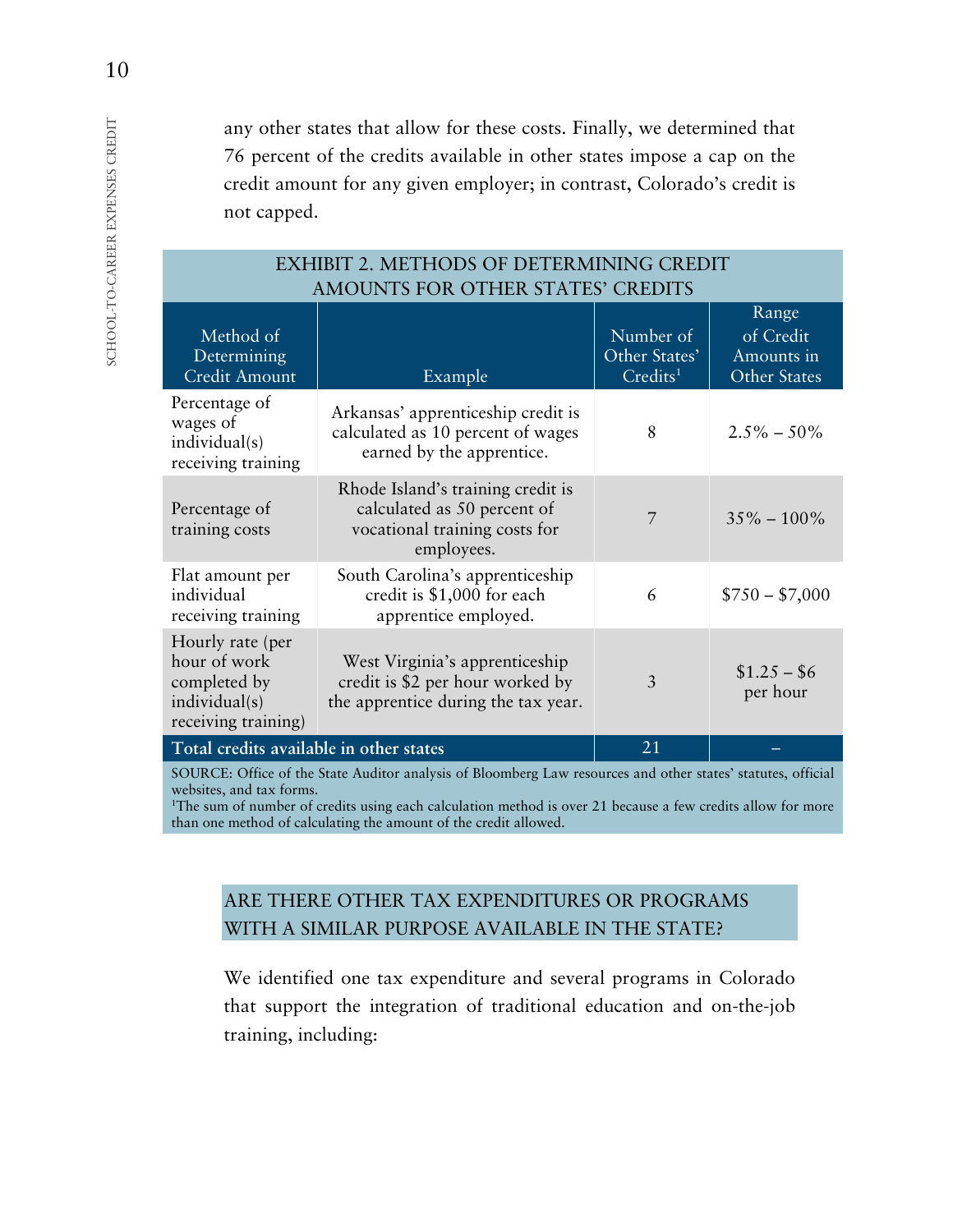ENTERPRISE ZONE QUALIFIED JOB TRAINING PROGRAM INVESTMENT TAX CREDIT [SECTION 39-30-104(4)(a)(II), C.R.S.]. This credit is one of a number of tax expenditures that are available to businesses located in designated economically distressed areas of the state known as enterprise zones. The credit is equal to 12 percent of an employer's expenses for a structured training or basic education program that is conducted to improve the job skills of employees. Allowable expenses include supplies, training staff wages or fees, and training contract costs.

We evaluated this credit in 2020, along with a number of other enterprise zone tax expenditures, and the evaluation report is available in the Office of the State Auditor 2020 Tax Expenditure Compilation Report.

SKILL ADVANCE COLORADO GRANT PROGRAM. Skill Advance Colorado offers reimbursement grants to employers for the costs of customized job training for their employees, which may be conducted by community college faculty and staff, college contractors, qualified internal employees, or third party training vendors. The program is administered jointly by the Colorado Community College System (CCCS) and the Colorado Office of Economic Development and International Trade (OEDIT), and it is managed locally by the individual community colleges participating in the program. In order for employers to be eligible, the employees receiving training must be full-time, non-seasonal employees and receive wages above certain thresholds. Additionally, employers must contribute a minimum of 40 percent of the total training costs in order to receive grant funds, and each business is limited to \$200,000 in grant funds per year. According to the CCCS website, the average grant amount is \$75,000, and the program's funds have gone towards training for over 4,000 Colorado employees per year.

Skill Advance Colorado offers two types of grants to Colorado employers:

REPORT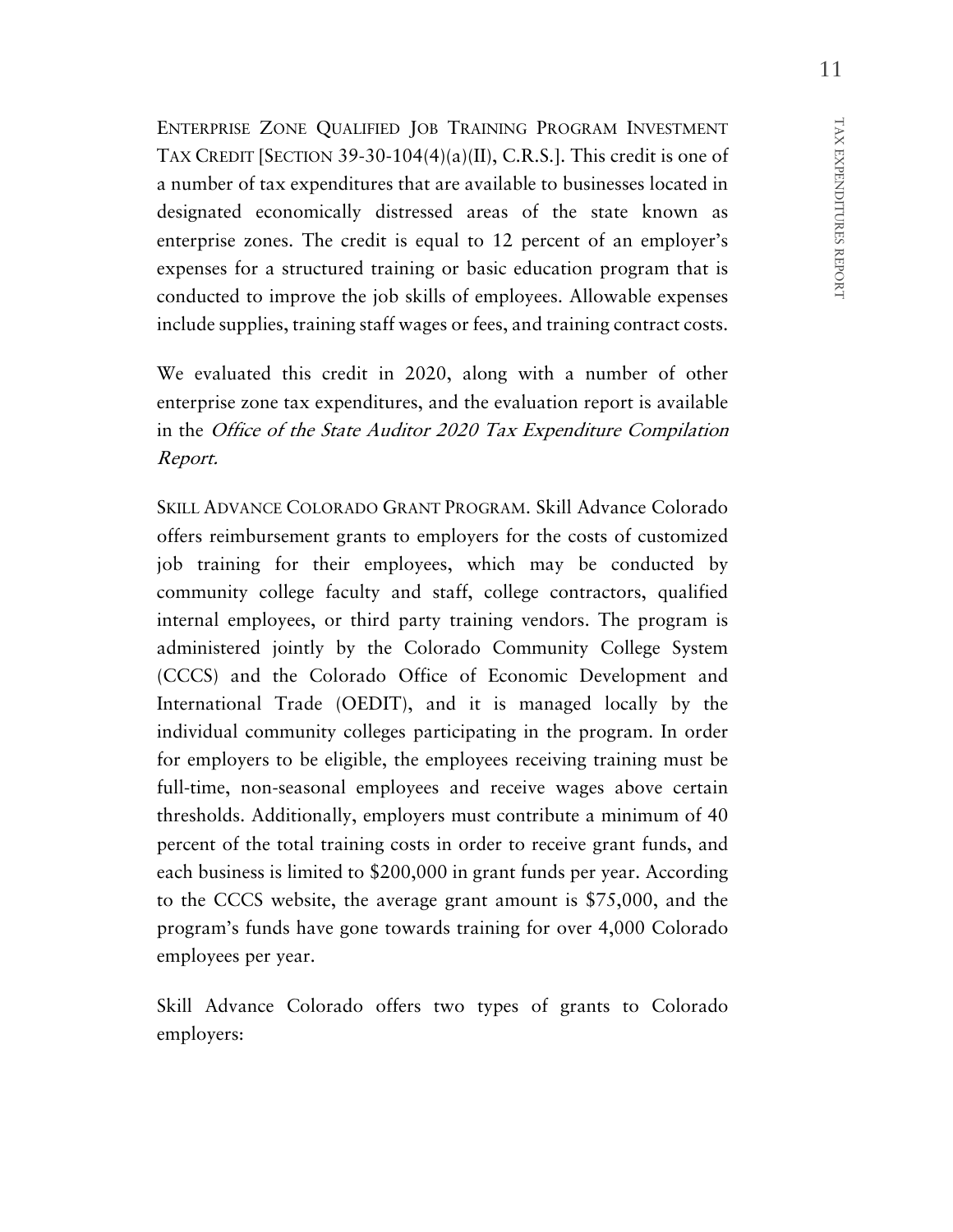- COLORADO FIRST JOB TRAINING GRANTS. These grants are available for training net new hires at companies that are relocating to or expanding in Colorado. For Fiscal Year 2022, the average grant amount per employee learner is capped at \$1,400.
- EXISTING INDUSTRY JOB TRAINING GRANTS**.** These grants are available for employee training in order to help established Colorado companies remain competitive in their industry, adapt to new technology, and prevent layoffs. For Fiscal Year 2022, the average grant amount per employee learner is capped at \$1,200.

APPRENTICESHIP PROGRAMS. Apprenticeship programs are industrydriven career pathways that combine paid work experience with classroom instruction. Employers may work with the CDLE to register their apprenticeship programs with the U.S. Department of Labor (USDOL), which requires that programs adhere to certain standards for apprentices, including:

- At least one guaranteed wage increase.
- On-the-job training and workplace experience supervised by qualified mentors.
- Job-related instruction, which may be provided by post-secondary institutions (such as community, technical, and four-year colleges), unions, K-12 schools, private training providers, and/or internally at the company.
- An industry-recognized credential upon successful completion.

According to CDLE data, there were 222 Registered Apprenticeship Programs in Colorado as of July 2021. However, it is likely that there are more apprenticeships than this in Colorado, since apprenticeships are not required to register with USDOL.

COLORADO COLLEGIATE APPRENTICESHIP PROGRAM. This program utilizes grant funds from the USDOL to establish new apprenticeship programs in healthcare and information technology. It is administered by the Colorado Department of Higher Education in partnership with Colorado colleges and universities, with the goal of creating over 6,000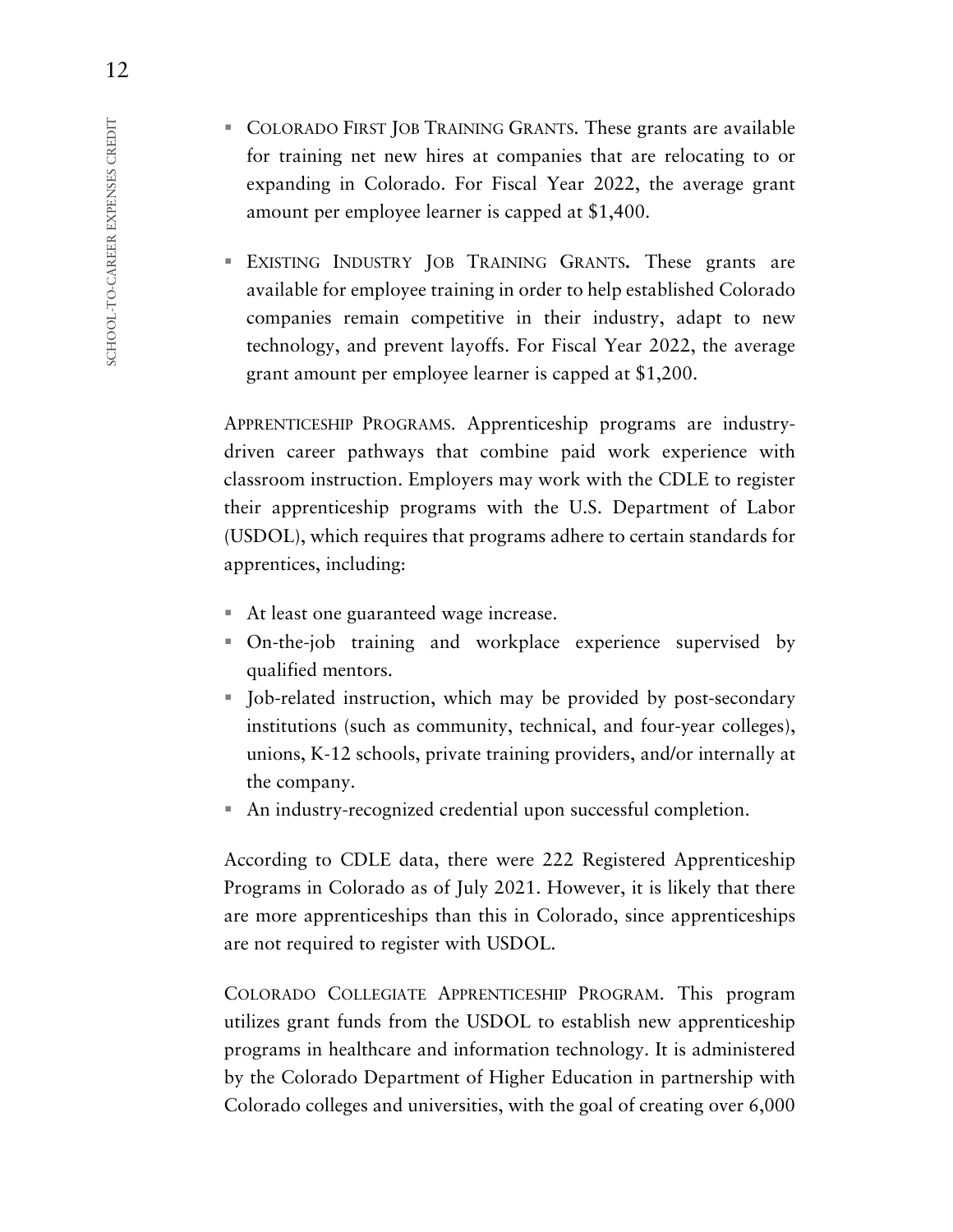TAX EXPENDITURES REPORT TAX EXPENDITURES REPORT

apprenticeships by the summer of 2024. In addition to assisting employers with establishing and customizing their apprenticeship programs, the Colorado Collegiate Apprenticeship Program also offers wage reimbursements to small healthcare businesses for their employees who participate in these programs.

# WHAT DATA CONSTRAINTS IMPACTED OUR ABILITY TO EVALUATE THE TAX EXPENDITURE?

We did not identify any data constraints during our evaluation of the credit.

# WHAT POLICY CONSIDERATIONS DID THE EVALUATION IDENTIFY?

THE GENERAL ASSEMBLY MAY WANT TO CONSIDER AMENDING STATUTE TO ESTABLISH PERFORMANCE MEASURES FOR THE SCHOOL-TO-CAREER CREDIT. As discussed, statute and the enacting legislation for the credit do not provide performance measures for evaluating its effectiveness. Therefore, for the purposes of our evaluation, we developed a performance measure to assess the extent to which the credit is meeting its purpose. However, the General Assembly may want to clarify its intent for the credit by providing performance measure(s) in statute. This would allow our office to more definitively assess the extent to which the credit is accomplishing its intended goal(s).

THE GENERAL ASSEMBLY MAY WANT TO REVIEW THE EXTENT TO WHICH THE SCHOOL-TO-CAREER CREDIT IS MEETING ITS PURPOSE AND COULD CONSIDER MAKING CHANGES TO STATUTE. As discussed, the credit is likely not meeting its purpose of encouraging private investment in programs that integrate traditional education with on-the-job training because few, if any, employers who provide eligible school-to-career programs use the credit. The credit is only being used by a small number of taxpayers, none of whom submitted the required documentation to substantiate that they hired employees or interns from a certified schoolto-career program. Of the 51 taxpayers that claimed the credit in Tax Year 2018, only one submitted documentation indicating that they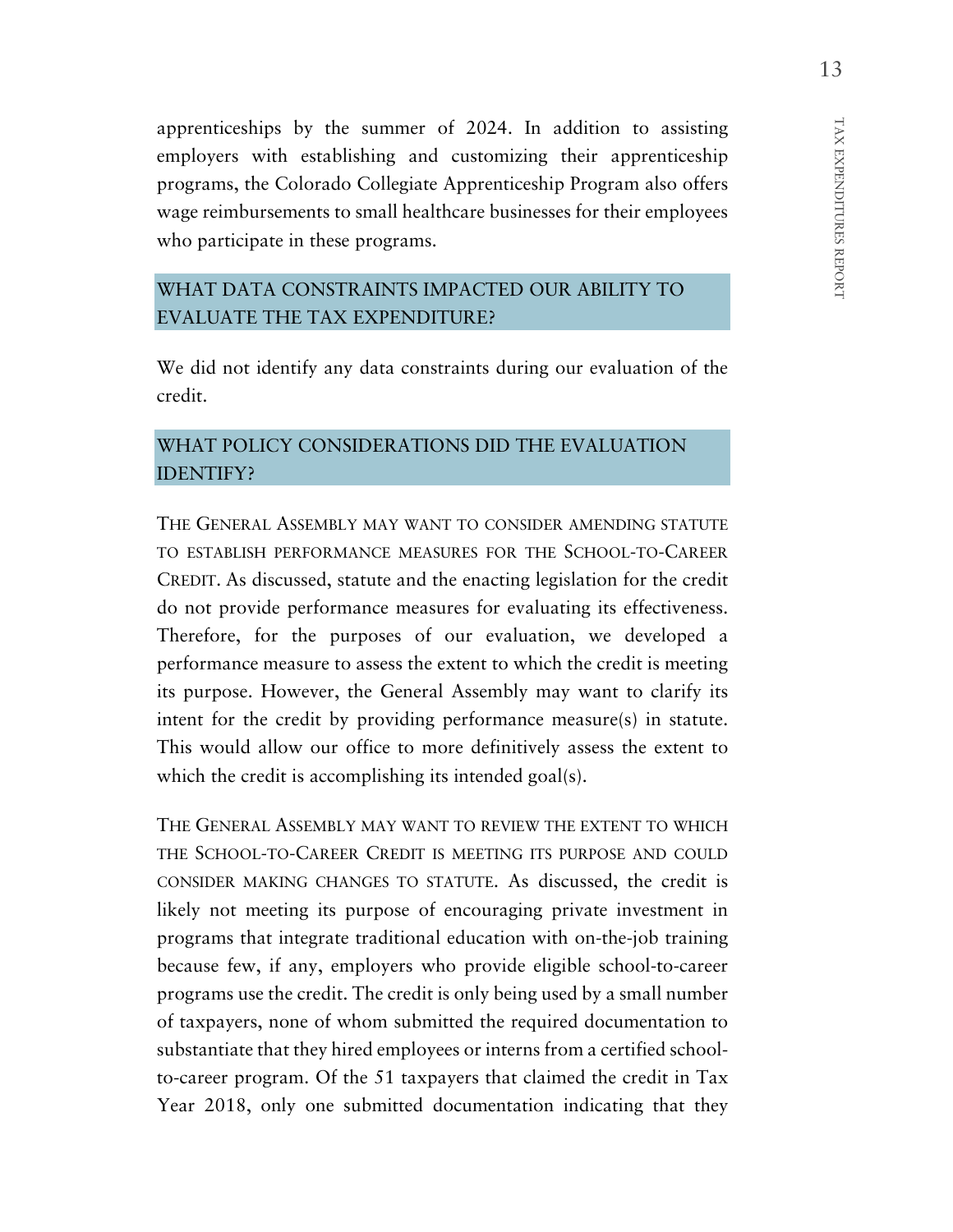claimed the credit for potentially eligible expenses. Twelve taxpayers submitted documentation indicating that they had claimed the credit incorrectly and had not incurred eligible expenses, and the remaining 38 taxpayers did not submit any documentation showing that they were qualified. Given that only one of the taxpayers who submitted documentation may have qualified for the credit, it is likely that a substantial portion of the 38 taxpayers who did not provide documentation also did not qualify, and it is unclear whether any of them incurred expenses related to qualified school-to-career programs that the credit is intended to encourage.

Additionally, even assuming that the 39 taxpayers for whom we could not verify eligibility had properly claimed the credit and incurred eligible expenses, we determined that a significant number of employers with eligible expenses (or expenses that would be eligible if the relevant school-to-career program were approved) are not claiming the credit. We estimated that there were at least 800 potentially qualified schoolto-career programs available at Colorado schools between 2020 and 2021. Even if each of these programs only had one employer with a participating employee in 2018, we estimated that no more than 5 percent of these employers would have claimed the credit during the year.

Finally, the large number of qualified school-to-career programs in the state suggests that despite the credit's low usage, the credit's purpose is being met through other means. This may be because there are a number of benefits available for employers participating in these types of programs even without the added benefits of the credit, such as developing a more skilled workforce, creating customized training, retaining industry knowledge when experts reach retirement age, and saving on recruitment costs. Additionally, we identified a number of programs and organizations in Colorado that support employers in their endeavors to create or join apprenticeship, internship, or training programs for employees.